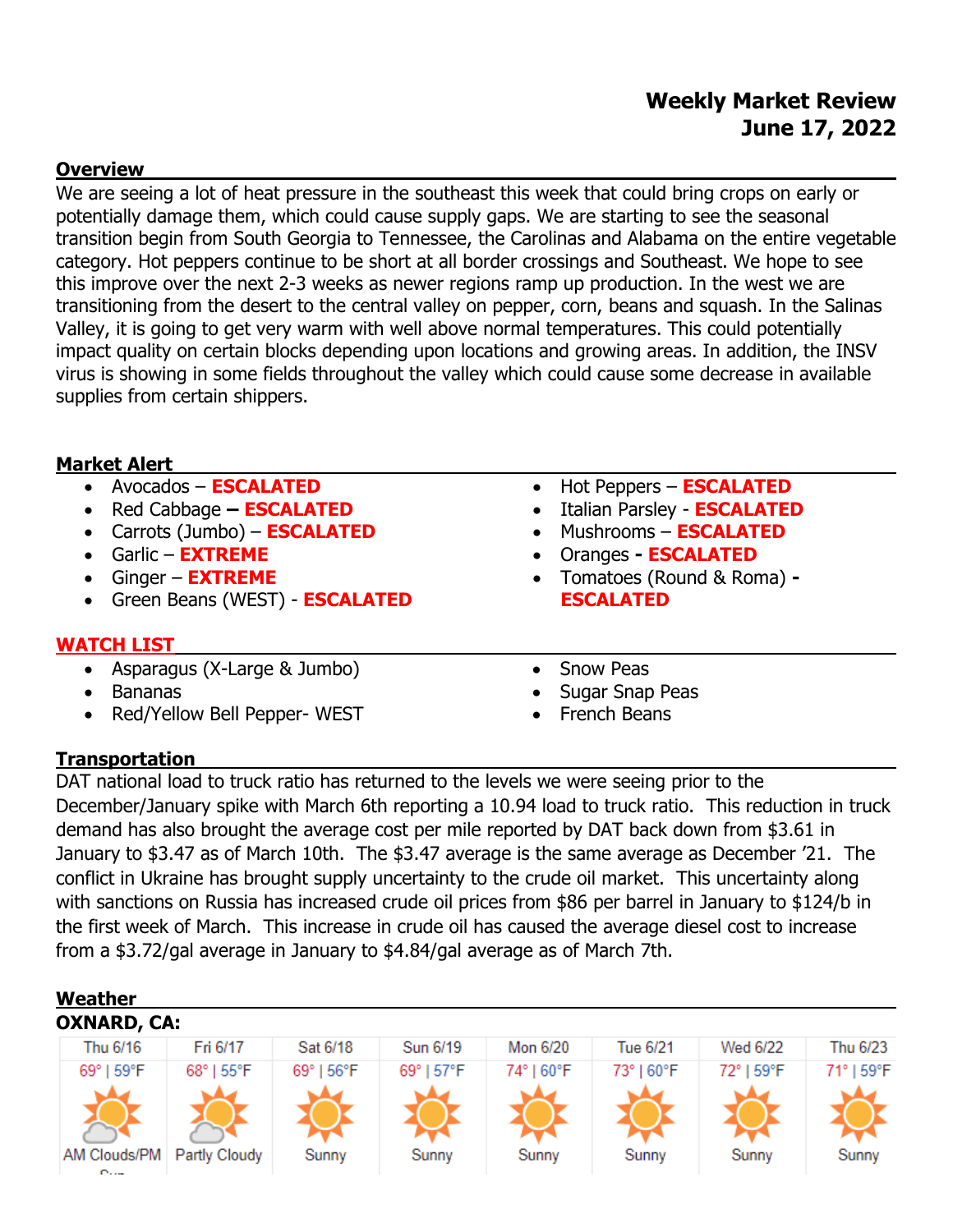| <b>QUINCY, FL</b>               |                             |                      |               |              |               |                     |                                                                       |
|---------------------------------|-----------------------------|----------------------|---------------|--------------|---------------|---------------------|-----------------------------------------------------------------------|
| Thu 6/16                        | Fri 6/17                    | Sat 6/18             | Sun 6/19      | Mon 6/20     | Tue 6/21      | Wed 6/22            | Thu 6/23                                                              |
| 99°   72°F                      | 99°   74°F                  | 99°   73°F           | 99°   71°F    | 97°   72°F   | 96°   73°F    | 102°   74°F         | 104°   74°F                                                           |
|                                 |                             |                      |               |              |               |                     |                                                                       |
|                                 |                             |                      |               |              |               |                     |                                                                       |
| <b>PM</b>                       | <b>Mostly Sunny</b>         | Partly Cloudy        | Sunny         | Sunny        | Partly Cloudy | <b>Mostly Sunny</b> | PM                                                                    |
| hunderstorms                    |                             |                      |               |              |               |                     | Thunderstorms T                                                       |
| <b>MOULTRIE, GA</b>             |                             |                      |               |              |               |                     |                                                                       |
| Thu 6/16                        | Fri 6/17                    | Sat 6/18             | Sun 6/19      | Mon 6/20     | Tue 6/21      | Wed 6/22            | Thu 6/23                                                              |
| 99°   74°F                      | 99°   76°F                  | 99°   74°F           | 95°   71°F    | 95°   72°F   | 98°   74°F    | 102°   75°F         | 104°   75°F                                                           |
|                                 |                             |                      |               |              |               |                     |                                                                       |
|                                 |                             |                      |               |              |               |                     |                                                                       |
|                                 |                             |                      |               |              |               |                     |                                                                       |
| Mostly Sunny                    | Mostly Sunny                | Partly Cloudy        | Sunny         | Mostly Sunny | Partly Cloudy | <b>Mostly Sunny</b> | PM                                                                    |
|                                 |                             |                      |               |              |               |                     | Thunderstorms                                                         |
| <b>JALISCO, MX:</b><br>Thu 6/16 | Fri 6/17                    | Sat 6/18             | Sun 6/19      | Mon 6/20     | Tue 6/21      | Wed 6/22            | Thu 6/23                                                              |
| 89°   68°F                      | 85°   66°F                  | 80°   65°F           | 83°   67°F    | 86°   68°F   | 83°   68°F    | 84°   66°F          | 86°   66°F                                                            |
|                                 |                             |                      |               |              |               |                     |                                                                       |
|                                 |                             |                      |               |              |               |                     |                                                                       |
|                                 |                             |                      |               |              |               |                     |                                                                       |
| PM                              | PM                          | Thunderstorms        | <b>PM</b>     | PM           | <b>PM</b>     | РM                  | PM                                                                    |
|                                 | Thunderstorms Thunderstorms |                      |               |              |               |                     | Thunderstorms Thunderstorms Thunderstorms Thunderstorms Thunderstorms |
| <b>FRESNO, CA:</b>              |                             |                      |               |              |               |                     |                                                                       |
| Thu 6/16                        | Fri 6/17                    | Sat 6/18             | Sun 6/19      | Mon 6/20     | Tue 6/21      | Wed 6/22            | Thu 6/23                                                              |
| 96°   57°F                      | 77°   54°F                  | 80°   54°F           | 87°   59°F    | 95°   63°F   | 103°   66°F   | 105°   66°F         | 103°   65°F                                                           |
|                                 |                             |                      |               |              |               |                     |                                                                       |
|                                 |                             |                      |               |              |               |                     |                                                                       |
| Sunny                           | Cloudy                      | Sunny                | Sunny         | Sunny        | Sunny         | Sunny               | Sunny                                                                 |
| <b>SALINAS, CA</b>              |                             |                      |               |              |               |                     |                                                                       |
| Thu 6/16                        | Fri 6/17                    | Sat 6/18             | Sun 6/19      | Mon 6/20     | Tue 6/21      | Wed 6/22            | Thu 6/23                                                              |
| 69°   54°F                      | 67°   54°F                  | 68°   51°F           | 71°   50°F    | 77°   54°F   | 82°   55°F    | 79°   54°F          | 73°   52°F                                                            |
|                                 |                             |                      |               |              |               |                     |                                                                       |
|                                 |                             |                      |               |              |               |                     |                                                                       |
|                                 |                             |                      |               |              |               |                     |                                                                       |
| Sunny                           | AM Clouds/PM                | <b>Partly Cloudy</b> | Partly Cloudy | Sunny        | Sunny         | Sunny               | <b>Mostly Sunny</b>                                                   |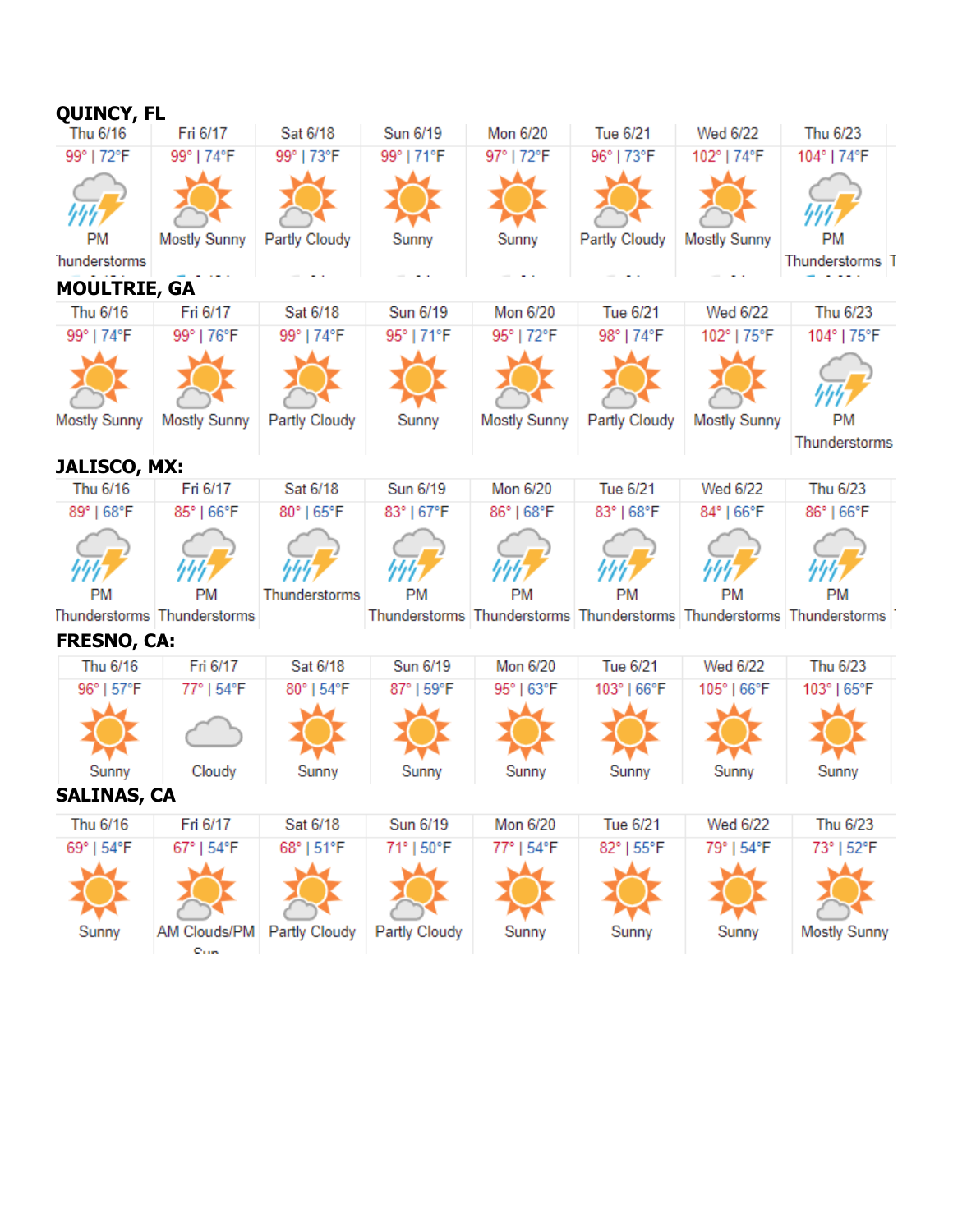| <b>Good Buys</b>           |                                                                                                                                                                                                                                                                                                                                                                                                                |                                                                                                                                                                      |  |  |
|----------------------------|----------------------------------------------------------------------------------------------------------------------------------------------------------------------------------------------------------------------------------------------------------------------------------------------------------------------------------------------------------------------------------------------------------------|----------------------------------------------------------------------------------------------------------------------------------------------------------------------|--|--|
| <b>Commodity</b>           | <b>Market Update</b>                                                                                                                                                                                                                                                                                                                                                                                           | <b>Expert Tip</b>                                                                                                                                                    |  |  |
| <b>Grape Tomatoes</b>      | Excellent supply and quality<br>available.                                                                                                                                                                                                                                                                                                                                                                     | Have you ever tried a melon and tomato<br>salad? It's the perfect refreshing and cool dish                                                                           |  |  |
| Cantaloupe and<br>Honeydew | <b>Cantaloupe: Cantaloupe</b><br>production has been strong<br>thanks to the heat and<br>typical for the desert region,<br>sizing has been primarily<br>larger fruit 9cts and 9<br>jumbos with limited<br>availability on 12's and<br>limited 15's, which is normal<br>for the desert season.<br>Current quality reports<br>stating good external color<br>and netting with solid brix<br>ranging from 12-15%. | for summer! Combine melon and tomatoes in<br>a bowl and mix in canola oil, lime juice,<br>vinegar, honey, lime zest, salt and pepper.<br>You can even add cucumbers! |  |  |
|                            | <b>Honeydew: Domestic</b><br>availability continues to<br>improve, and sizing is<br>peaking on 5's and larger;<br>Mexico is starting to slow<br>down. Overall quality is very<br>good; we are seeing some<br>scarring but internal is<br>outstanding with brix<br>ranging from 11-13%.                                                                                                                         |                                                                                                                                                                      |  |  |

## **Fruits & Vegetables**

**Avocados: ESCALATED** Mexico's harvests saw another considerable drop, a 25% decrease this week, which followed a 21% decrease last week. Fortunately, California, Peru, and Colombia stepped up to fill the gap. The remaining Mexican fruit for the season will be priced high due to the limited acreage and quality fruit left on the trees. July is the calendar beginning for the Mexico avocado season, and historically the Loca crop hasn't been harvested before July 1st. However, with the current volume shortages, APEAM is making an exception, and pending minimum dry matter requirements, some Loca fruit could be harvested as early as next week. Each orchard has to be approved, so we should expect a slow start – limited volumes will continue through next week with some relief. The Loca crop is estimated to be bigger than last summer, with expectations for lower markets from late July through the summer.

**Bananas: WATCH LIST** We are seeing upward pressure on pricing this quarter due to inflationary pressures here in the States as well as Central America. Components such as corrugate, resin, fungicide, labor and shipping costs continue to rise to record levels. In addition to this, we expect to see lighter volume out of Central America as a result of some growing issues related to Hurricane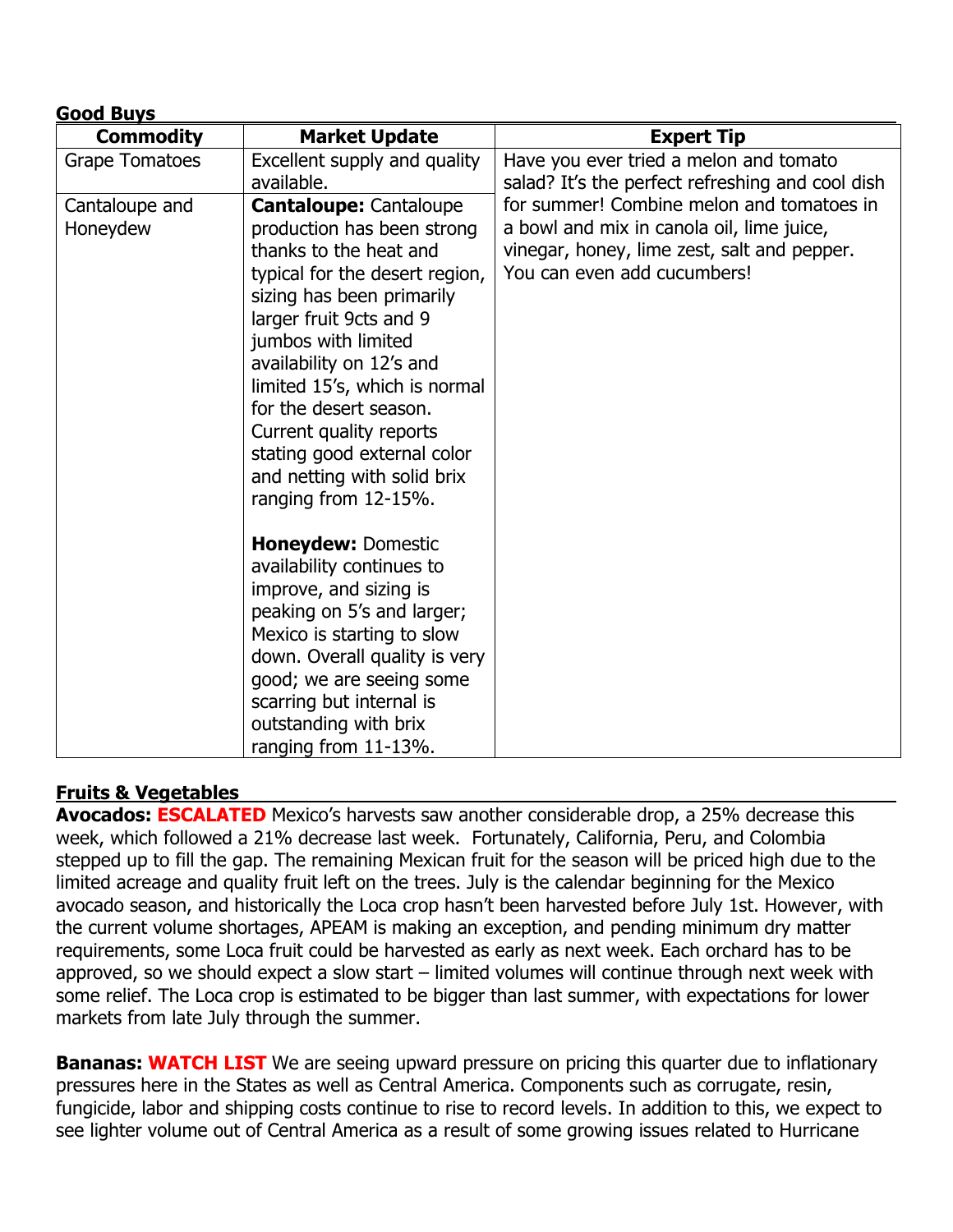Agatha as well as a spike in demand from Europe and Russia. We should see volume improve by August.

**Pineapples:** Pineapple availability continues to be okay. Trending to size 5 and 6cts and availability on 7cts remains limited.

**Grapes:** Deals are being made on the remaining offshore inventories while we see new crop volume crossing from Mexico.

#### **Berries**

**Strawberries**: We expect to see good supply for the next five weeks. Warm weather has accelerated fruit maturation, leading to more volume than expected. Peak supplies are expected next week. Growers continue to work hard to harvest good quality. Fruit size continues to trend toward the larger sizing in Watsonville and Salinas due to warmer temperatures.

**Blackberries:** We will have North Carolina, Watsonville, Oxnard, and Santa Maria in peak production in the US during the next two weeks. Over the weekend, warmer temperatures added additional supply during the second week of June. After the heat event, we expect Oxnard to descend from its peak production while Santa Maria and Watsonville offset the expected decreases. Central Mexico will finish up this week. Good quality, appearance, and flavor with low defects observed.

**Raspberries:** Central Mexico will finish its season next week with minimal volume. Puebla is expected to start harvest at the end of June/early July. We will continue to see an uptrend in Salinas and Watsonville and reach the peak next week, then gradually downtrend after that. Santa Maria will also continue to uptrend and reach its peak by the middle of July. Oxnard will continue to uptrend until the middle of July and slowly downtrend after that. Overall good quality, size, and taste. Growers see some slight defected fruit but continues to have crews work through product.

**Blueberries:** The Central Mexico season is ending, with the final harvests this week. Baja is downtrending and will continue harvesting for a few more weeks. The San Juaquin Valley is past its peak and will have a few more weeks of production. North Carolina will see two more weeks of solid volumes. New Jersey will begin production this weekend. Overall good quality out of all regions.

# **California**

## **Citrus**

**Oranges: ESCALATED** Small oranges remain fairly tight, with market pricing in the low \$20's for choice grade. Few navels remain, but many growers are on to Valencias. Size structure peaking 56/72, with about 75% being fancy grade.

**Lemons:** Are in full swing, quality has been good. Best buys are on 95-140F/Ch. Argentine lemons will be arriving by next week on the east and west coasts.

**Limes:** Volume will continue improving on small limes; however, the crop is simply not sizing up at this point. Growers are optimistic we should see a much-improved size distribution by the middle of June. With this update we expect larger sized fruit to be an issue and ask to be flexible on sizes until we see improvement on volume on large sized fruit.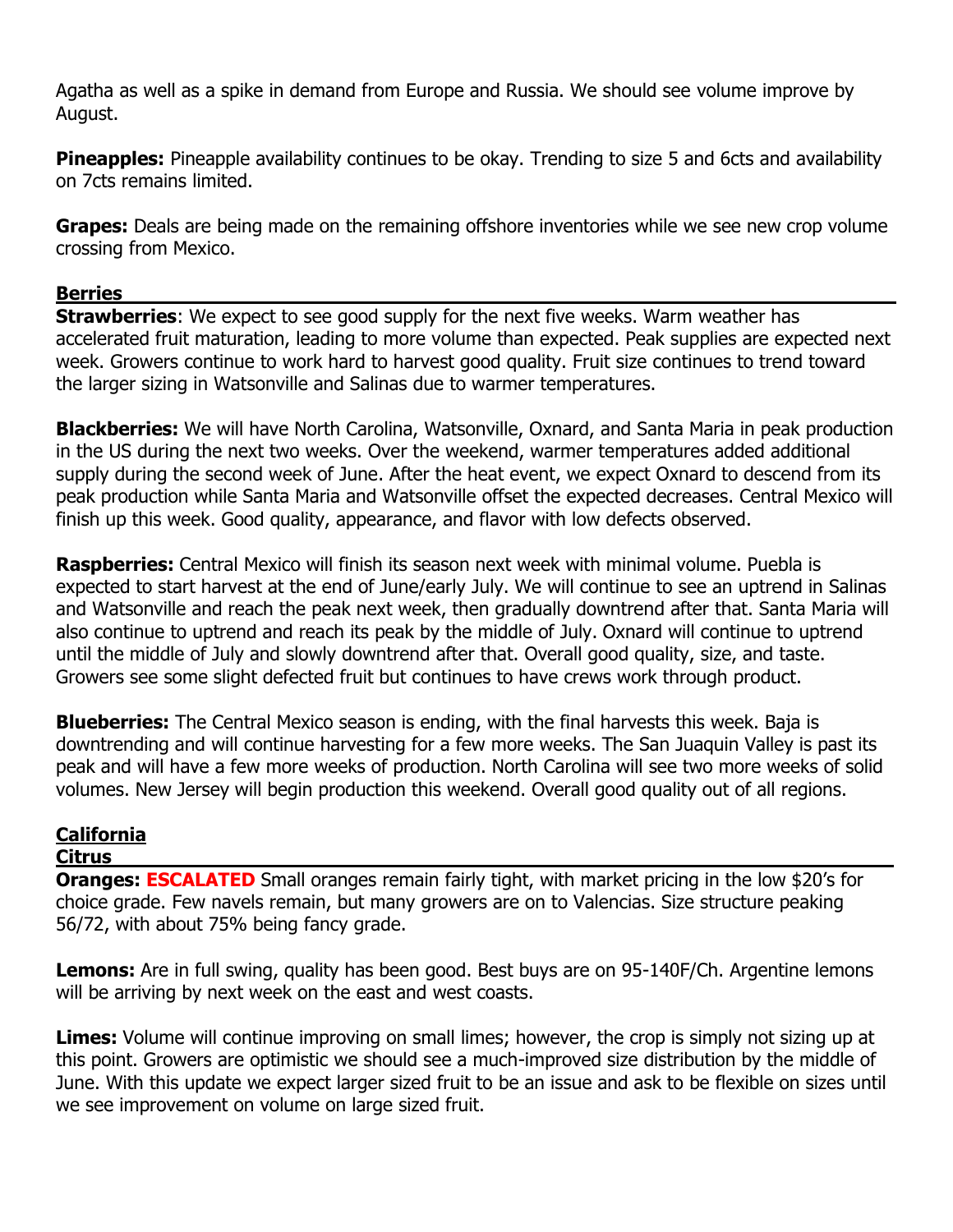**Grapefruit:** Ruby grapefruit now available. Size is peaking on 32s and larger fancy and all small sizes 36s and smaller are tight. Texas is expected to start very late.

**Imports/Specialties:** Blood oranges are available in good supply. Imported clementines will be available soon.

#### **West Coast Lettuce**

**Butter Lettuce:** Steady volume with overall very good quality and the market remains active at steady prices.

**Green Leaf:** Production in Salinas is steady with very good quality and markets are stable with overall good demand.

**Red Leaf:** Production in Salinas is steady with very good quality. Market is stable with overall good demand.

**Romaine and Romaine Hearts:** Quality is very good with overall very good demand on romaine and romaine hearts. The market on romaine 24ct is steady, and romaine hearts remain very active.

**Iceberg Lettuce:** Weather has been ideal for growing so we are seeing good supplies and good quality. Market is steady although overall demand remains very good.

#### **Eastern and Western Vegetables**

**Green Bell Pepper: Good volume and quality expected over the next week due to newer growing regions ramping up in the west and strong production out of South Georgia. We will need to keep an eye on the southeast as we are experiencing a heat wave bringing record high temps to the regions.** 

**Red Bell Pepper: WATCH LIST (WEST)** Good Supply and quality available **out of Canada and Mexico. California will have very limited supply on #1 fruit through June.**

**Yellow Bell Pepper: WATCH LIST (WEST)** Good Supply and quality available **out of Canada and Mexico. California will have very limited supply on #1 fruit through June.**

**Mini Sweet Pepper:** Good supply and quality available

**Mixed Chili Pepper: ESCALATED** Volume has transitioned to South Georgia on all varieties and volume will ramp up this week. Cubanelles and Jalapenos are the best value while long hots, poblano and Hungarian are scratching. In McAllen and Nogales, prices remain firm this week but much improved availability on Anaheim, jalapeno, serrano, and poblano. Jalapenos and tomatillos are firm but should improve as volume ramps up out of Baja.

**Eggplant:** Good volume available out of South Georgia with good quality. Volume expected to ramp up this week out of Fresno.

**Slicer Cucumbers: Steady volume expected this week and quality will be fair in the southeast due to the heat. Out west we are still seeing steady numbers crossing through McAllen and Nogales with Otay ramping up as well. Quality is far better out west seeing**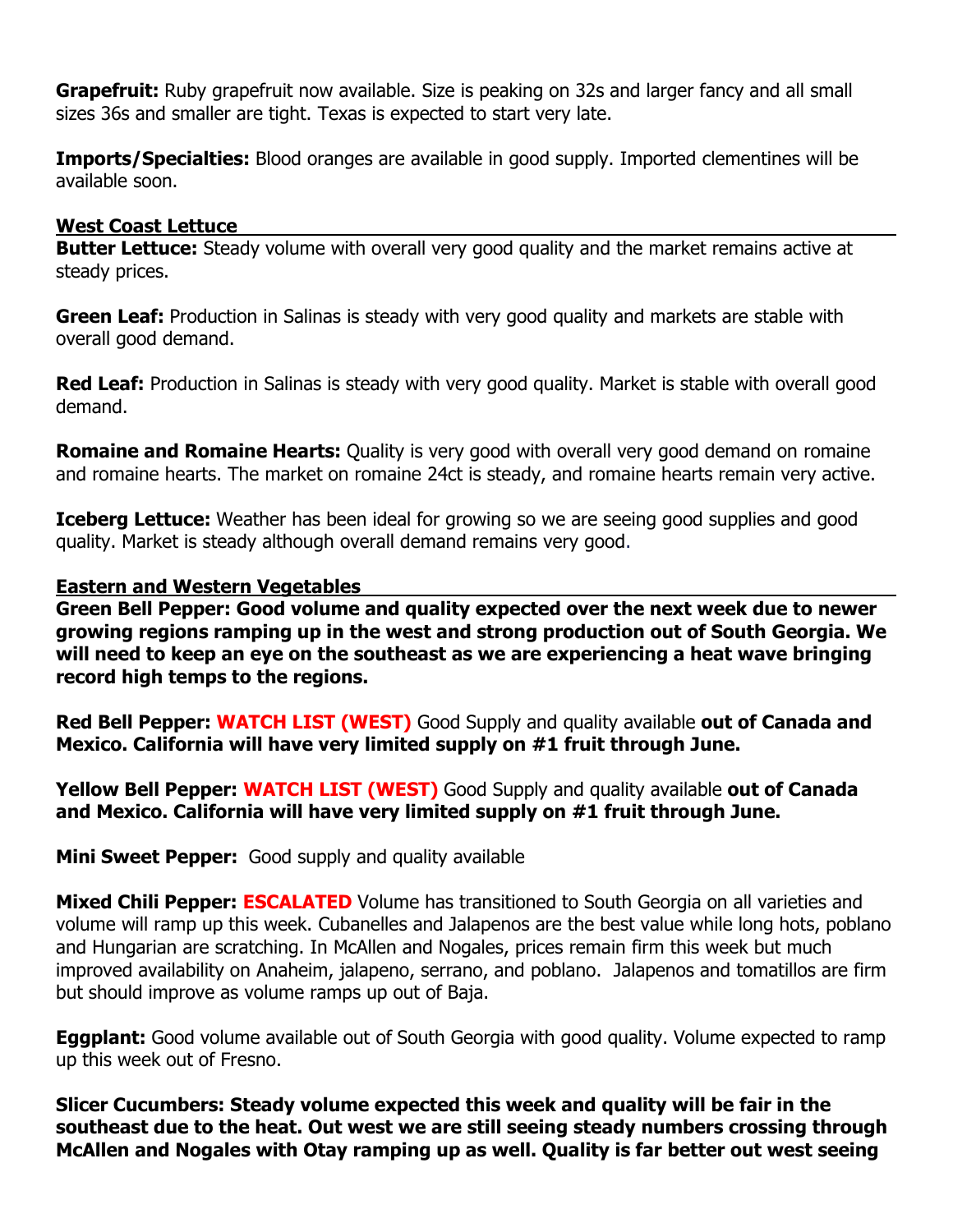#### **deep dark green skin with very little blemish. In the east due to the heat, we are seeing lighter color and some shelf life concerns.**

**English Cucumbers:** Good quality and supply available out of Mexico and Canada, as well as a few crossings at Otay as well.

**Pickles:** We are seeing limited volume available this week.

**Green Beans: ESCALATED We are seeing light volume** out of Fresno and the coast this week. In the east, overall quality has been good; Georgia production is better this week. Transition north should start in the next week or two.

**French Beans: WATCH LIST** Mexico growers are heading into new fields, but lack of labor continues to hamper the actual available supply for shipping daily. Guatemala production has slowed down due to rain the last few weeks. Yields are decreasing due to quality. Expect this trend for the next 2-3 weeks. The expected delay and/or gap out of Guatemala will put additional demand on Mexican products, and with hampered shipping levels, expect markets to increase in the coming weeks.

**Zucchini/Yellow Squash:** Excellent supply and quality available out of South Georgia on the front end of the week and will transition to North Carolina sometime next week. California is still about one week out from scratching.

## **Herbs**

**Chervil** has taken a bit of a hit due to the recent heat wave. **Dill** also was affected as the heat will cause dill to have a purple tint instead of green. This should only be a temporary issue. **Basil** color may be lighter green due to the reduced amount of sunlight.

| <b>HERB</b>       | <b>SUPPLY</b> | <b>QUALITY</b> | <b>COUNTRY OF</b><br><b>ORIGIN</b> |
|-------------------|---------------|----------------|------------------------------------|
| Arugula           | <b>Steady</b> | <b>Steady</b>  | <b>USA</b>                         |
| <b>Basil</b>      | <b>Steady</b> | <b>Steady</b>  | <b>MEXICO</b>                      |
| <b>Opal Basil</b> | <b>Steady</b> | <b>Steady</b>  | <b>USA/MEXICO</b>                  |
| <b>Thai Basil</b> | <b>Steady</b> | <b>Steady</b>  | <b>MEXICO</b>                      |
| <b>Bay Leaves</b> | <b>Steady</b> | <b>Steady</b>  | <b>COLOMBIA</b>                    |
| Chervil           | <b>Steady</b> | <b>Steady</b>  | <b>USA</b>                         |
| <b>Chives</b>     | <b>Steady</b> | <b>Steady</b>  | <b>MEXICO</b>                      |
| Cilantro          | <b>Steady</b> | <b>Steady</b>  | <b>USA</b>                         |
| Dill              | <b>Steady</b> | <b>Steady</b>  | <b>USA</b>                         |
| Epazote           | <b>Steady</b> | <b>Steady</b>  | <b>MEXICO</b>                      |
| Lemongrass        | <b>Steady</b> | <b>Steady</b>  | <b>USA</b>                         |
| Marjoram          | <b>Steady</b> | <b>Steady</b>  | <b>MEXICO</b>                      |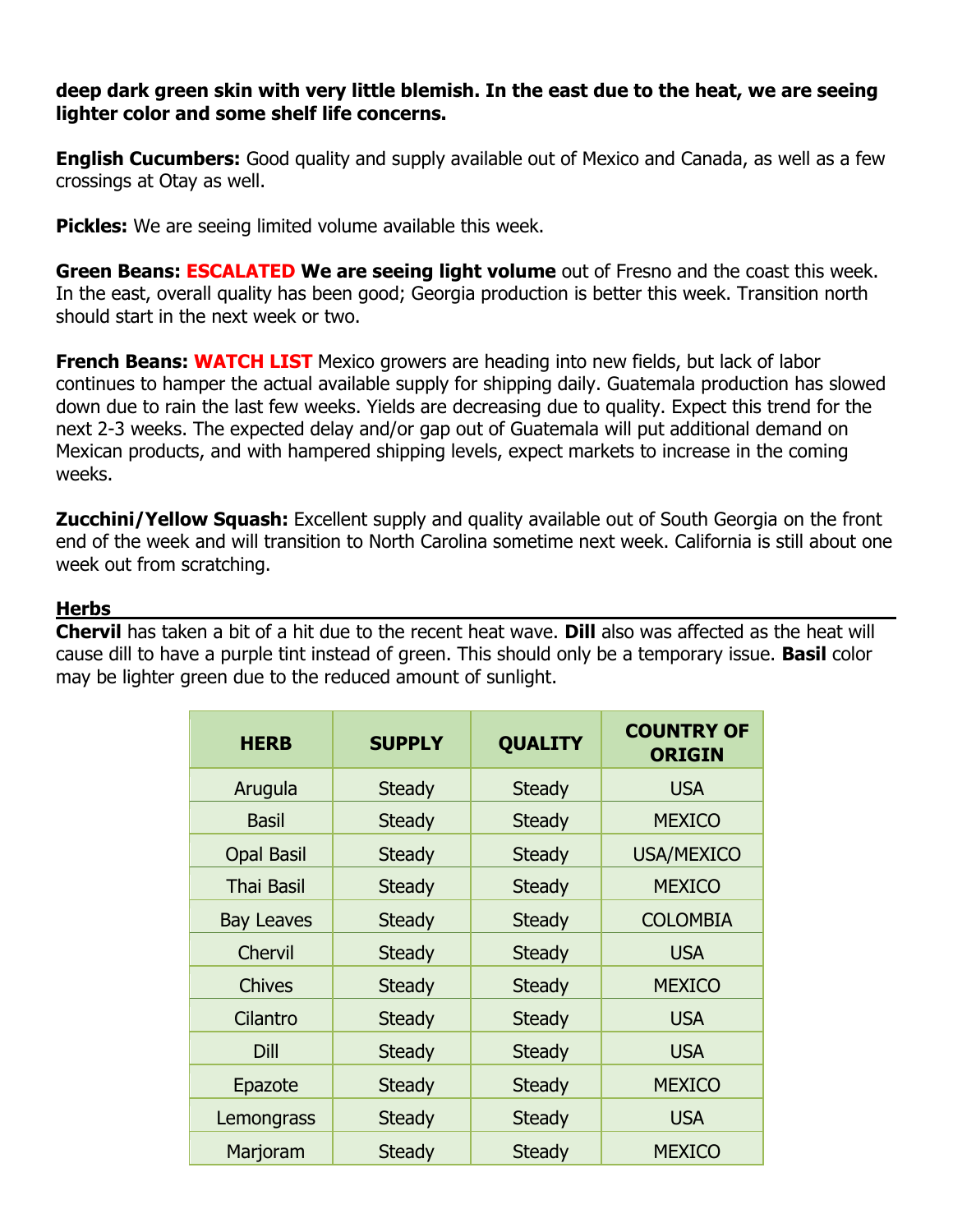| Mint                         | <b>Steady</b>       | <b>Steady</b> | <b>USA</b>    |
|------------------------------|---------------------|---------------|---------------|
| Oregano                      | Limited             | <b>Steady</b> | <b>MEXICO</b> |
| <b>Italian Parsley</b>       | <b>Steady</b>       | <b>Steady</b> | <b>USA</b>    |
| Rosemary                     | <b>Very Limited</b> | <b>Steady</b> | <b>MEXICO</b> |
| Sage                         | <b>Steady</b>       | <b>Steady</b> | <b>MEXICO</b> |
| Savory                       | <b>Steady</b>       | <b>Steady</b> | <b>USA</b>    |
| Sorrel                       | <b>Steady</b>       | <b>Steady</b> | <b>USA</b>    |
| Tarragon                     | Limited             | <b>Steady</b> | <b>MEXICO</b> |
| <b>Thyme</b>                 | <b>Steady</b>       | <b>Steady</b> | <b>USA</b>    |
| Lavender                     | <b>Steady</b>       | <b>Steady</b> | <b>USA</b>    |
| Lemon Thyme                  | <b>Steady</b>       |               | <b>USA</b>    |
| Lime Leaves<br><b>Steady</b> |                     | <b>Steady</b> | <b>USA</b>    |

#### **Melons**

**Mixed Melon Outlook:** Ongoing heat will bring the crop on, and blocks slated to be harvested days from now are now ready. This coming on of the crop could bring potential gaps as we transition next month to California. We will need to evaluate as we approach July but for now expected to remain in the desert through the month of June before moving to our California program in the central valley.

**Cantaloupe:** Cantaloupe production has been strong thanks to the heat and typical for the desert region, sizing has been primarily larger fruit 9cts and 9 jumbos with limited availability on 12's and limited 15's, which is normal for the desert season. Current quality reports stating good external color and netting with solid brix ranging from 12-15%.

**Honeydew:** Domestic availability continues to improve, and sizing is peaking on 5's and larger; Mexico is starting to slow down. Overall quality is very good; we are seeing some scarring but internal is outstanding with brix ranging from 11-13%.

**Watermelon:** Good volume available out of Florida/Georgia. Overall quality is very nice and lighter volume this week crossing through McAllen and Nogales on minis and seedless. In the far west we are seeing decent volume out of the Central Valley, Imperial Valley and Western Arizona.

**Mini Seedless Watermelon:** Excellent supply available this week out of South Georgia and Nogales.

#### **Mixed Vegetables**

**Artichokes:** Quality is very good with moderate supplies and market is steady.

**Arugula:** Supply and quality are good.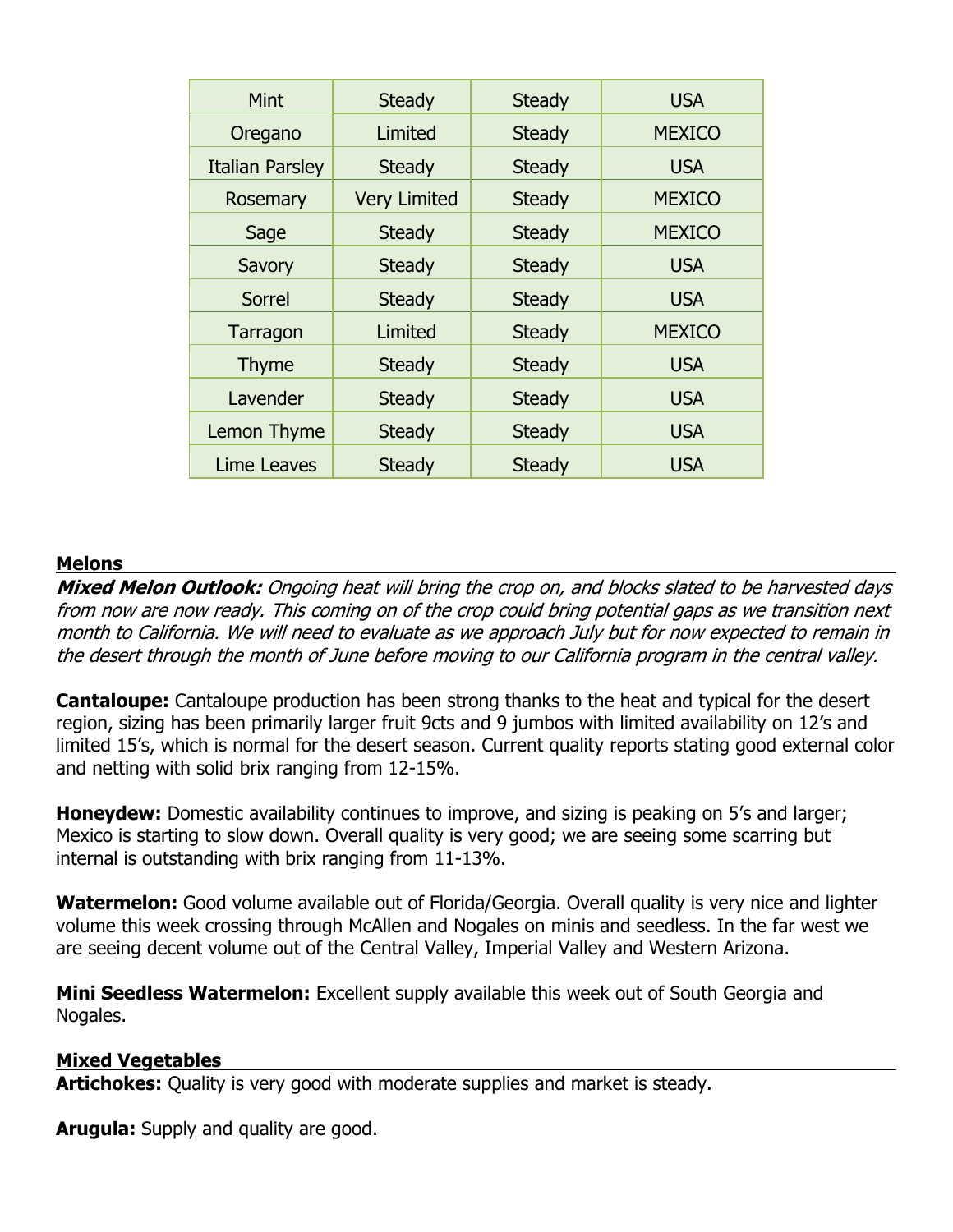**Asparagus**: **WATCH LIST (X-Large & Jumbo)** Guanajuato's production is increasing every week. This trend will continue through the end of August, depending on the weather. Peruvian production has slowed down due to cold weather in the growing regions. Due to this cold weather, we have started to see a short supply in the X-large and Jumbo.

**Broccoli/Broccoli Florets:** Market continues steady with very good quality.

**Brussels Sprouts:** We will continue to see lighter supplies for the coming week with Very-Strong Demand, prices are higher.

**Carrots: ESCALATED** Current demand exceeds predicted supply while lower than average yields caused by cold wet weather has limited availability. Shippers continue to struggle with labor due to COVID and not having enough workers show daily to pack carrots.

**Cauliflower:** Quality is very good, with very good supply.

**Celery: ESCALATED** Pricing remains escalated, although we continue to see a weaker undertone, quality is improving. A few shippers have started in Salinas as we look for volume to increase through the end of June

**Corn: Steady volume expected through the 4th , however we are evaluating conditions as there was a storm that impacted the growing regions in** South Georgia this week. In the west we expect good volume out of the valley for the 4<sup>th</sup> of July pull at retail.

**Fennel:** Good supply continues with very good quality

**Garlic: EXTREME** Domestic supply is very tight, and shippers are holding to averages but we expect this volatile market to continue through the summer. Garlic Company is now shipping product of Mexico until new crop garlic gets started in mid-July.

**Ginger: EXTREME** Ginger is very volatile due to very inconsistent supply and market is higher. Supply remains tight for the foreseeable future

**Green Cabbage: ESCALATED** Quality is good; supplies continue to be light. Market is very active

**Green Onions:** Supply is good with very good quality, Market is steady

**Jicama:** Steady supply available crossing through McAllen.

**Kale (Green):** Supply is steady, quality is very good

**Mushrooms: ESCALATED** Quality is good, although supply is down and markets are higher primarily due to a lack of labor, shortages in component of growing such as peat moss and other inflationary pressure. We expect to see this continue to be a challenge until some of the growing costs can get under control of this particularly labor intensive and cost sensitive item.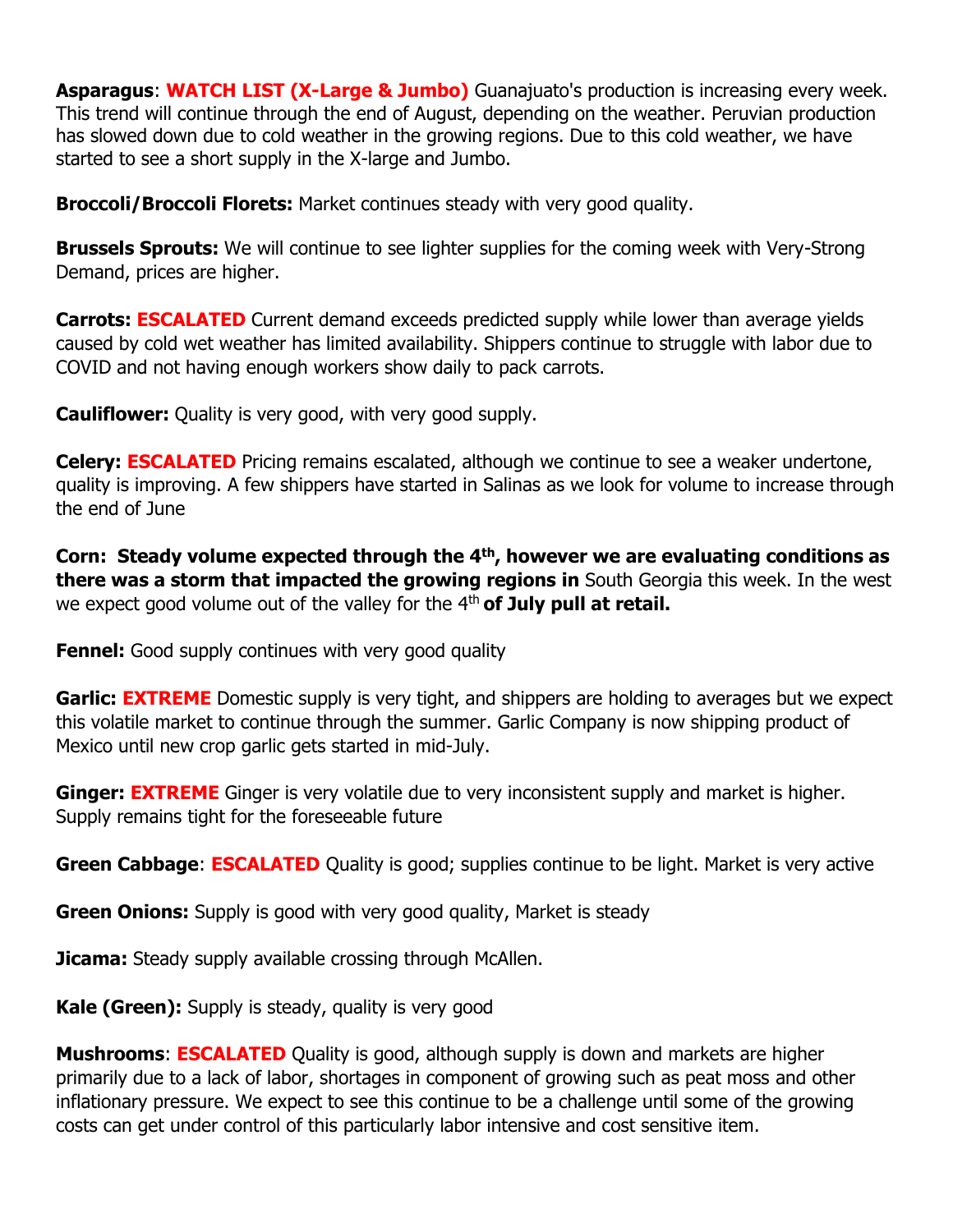**Napa Cabbage**: Quality is good, supply is improving.

**Parsley (Curly, Italian): ESCALATED (Italian)** Quality is good, fair supply on curly parsley with good demand. Very light supply continues on It parsley, market is escalated with much higher pricing.

**Rapini:** Excellent supply this week and next.

**Red Cabbage: ESCALATED** Quality is good, market continues active.

**Snow Peas and Sugar Snaps: WATCH LIST** U.S. product is good on supply and quality. Out of Central America, rain continues to slow down the production of the snow peas, and growers continue to see some quality issues on arrival. Sugar snap volume is steady. We should begin to see Peruvian products towards the end of June.

**Spinach (Bunched & Baby):** Supply and quality are good.

**Spring Mix:** Supply and quality are good.

**Sweet Potatoes and Yams:** Demand continues to be stable across all sizes and varieties. There are deals to be had on both #1's and Jumbos out of North Carolina. FOB's out of Mississippi are a bit higher but quality out of that region has been outstanding. We should see prices gradually start to rise throughout the summer months and into the new crop.

## **Onions:**

The Imperial Valley, CA is entirely finished except for clean up loads on red onions. The rest of this production has now moved entirely up to San Joaquin Valley, CA. As expected, the suppliers in the San Joaquin Valley area do not have very much to sell outside of red onions, and occasionally some jumbo yellows. Between a decrease in acreage, decrease in production, and then the majority of volume being committed to program business, there is just not a lot of open market product available. Their size profile appears to be healthy with peak size being on jumbos and colossal, and mediums and supers being more limited. New Mexico is full steam ahead on their crop as well. While they started off with size challenges last week, their profile has improved some and we are seeing better availability of large size jumbos, colossal, and Super Colossals. We are beginning to see various gaps between the early and late crops in CA as well as NM. Because of this, many believe onions will get very tight toward the end of June/early July and prices could spike. The big news is the challenges that the Northwest is experiencing with next season's Fall crop. Not only was acreage already believed to be significantly down, but both cool temps, lack of water, and strong winds are not being kind to this crop in its early stages. While there is plenty of time to go still, there is a lot of concern for how healthy this crop will become. While trucks had been tight last week due to the holiday, we have seen capacity improve again this week. Rates have not come back down to the same 'low' levels we experienced for the last several weeks prior, however.

## **Potatoes:**

The potato market continues to further tighten on all sizes and grades. The tightest range of size appears to be on 60/70/80 count potatoes. However, everything is becoming limited. We are approaching a point where price is becoming secondary to simply having supply at all. There is no question we will continue to see the market move up on all potatoes out of all regions until harvest is